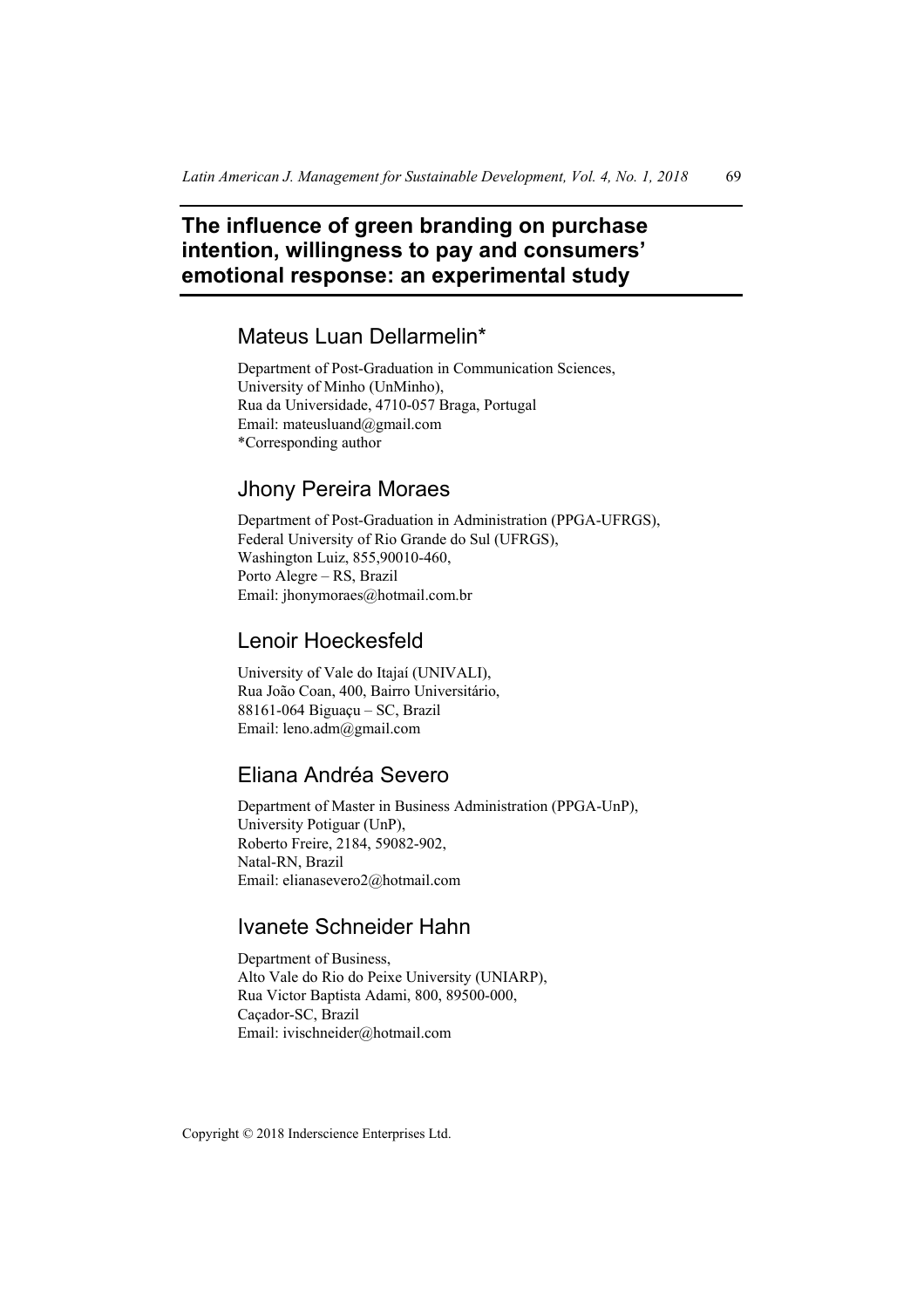**Abstract:** While sustainability and branding have been widely debated topics over the past decades, there is still no evidence if green branding influence consumers purchase behaviour, specifically the purchase intent, willingness to pay and consumers' emotional response. So, this study was designed to verify the influence of green branding on consumer purchase behaviour. The research was developed by an experimental between subjects, and 197 students participated. The main results show that rates of purchase intent are higher in condition without green branding, although this difference is not significant between groups. About willingness to pay, consumers were more willing to pay for the product without the green branding ad, and this difference is significant. Also, consumers of commercial product without green branding feel more emotionally involved. So, we concluded that green branding does not influence the purchase intent, the willingness to pay and neither influences the consumer emotional response. Theoretical and practical implications are discussed.

**Keywords:** green branding; willingness to pay; purchase intention; emotional response.

**Reference** to this paper should be made as follows: Dellarmelin, M.L., Moraes, J.P., Hoeckesfeld, L., Severo, E.A. and Hahn, I.S. (2018) 'The influence of green branding on purchase intention, willingness to pay and consumers' emotional response: an experimental study', *Latin American J. Management for Sustainable Development*, Vol. 4, No. 1, pp.69–82.

**Biographical notes:** Mateus Luan Dellarmelin is a PhD student of Department of Post-Graduation in Communication Sciences for Communication Sciences Department at the University of Minho. He received his Master's in Administration at the IMED Business School, Brazil in 2017. He graduated in social communication with specialisation in publicity and advertising at the University of Passo Fundo in 2015.

Jhony Pereira Moraes is a Master's student in Business Administration (UFRGS), Brazil. He received his graduation degree in teaching in higher education and online education: management and mentoring at the Centro Universitário Leonardo da Vinci. He graduated in administration (UniRitter). He works as a researcher in professional insertion (labour market), career, teaching-learning process in the administration and human resource management.

Lenoir Hoeckesfeld is a Doctor student in Business Administration University of the Vale do Itajaí – Univali, Brazil. She received his Master's in Business Administration at the University of Southern Santa Catarina (UNISUL), Brazil. She graduated in administration with specialisation in marketing.

Eliana Andréa Severo is a Doctor in Business Administration at the Pontifícia University Católica of Rio Grande do Sul (PUC-RS) and University of Caxias do Sul (UCS), Brazil. She has experience in the area of business administration, with emphasis in environmental management, innovation and entrepreneurship. She is a Professor at the UnP, post-graduate program in administration, Brazil.

Ivanete Schneider Hahn received her PhD in Business Management at the Federal University of Santa Maria (UFSM), Brazil. She is a former Visiting Scholar at the Strategy and International Business Department at the Sawyer Business School – Suffolk University, Boston (USA). She works as an Assistant Professor and Chair of Business Department at the Alto Vale do Rio do Peixe University, Brazil.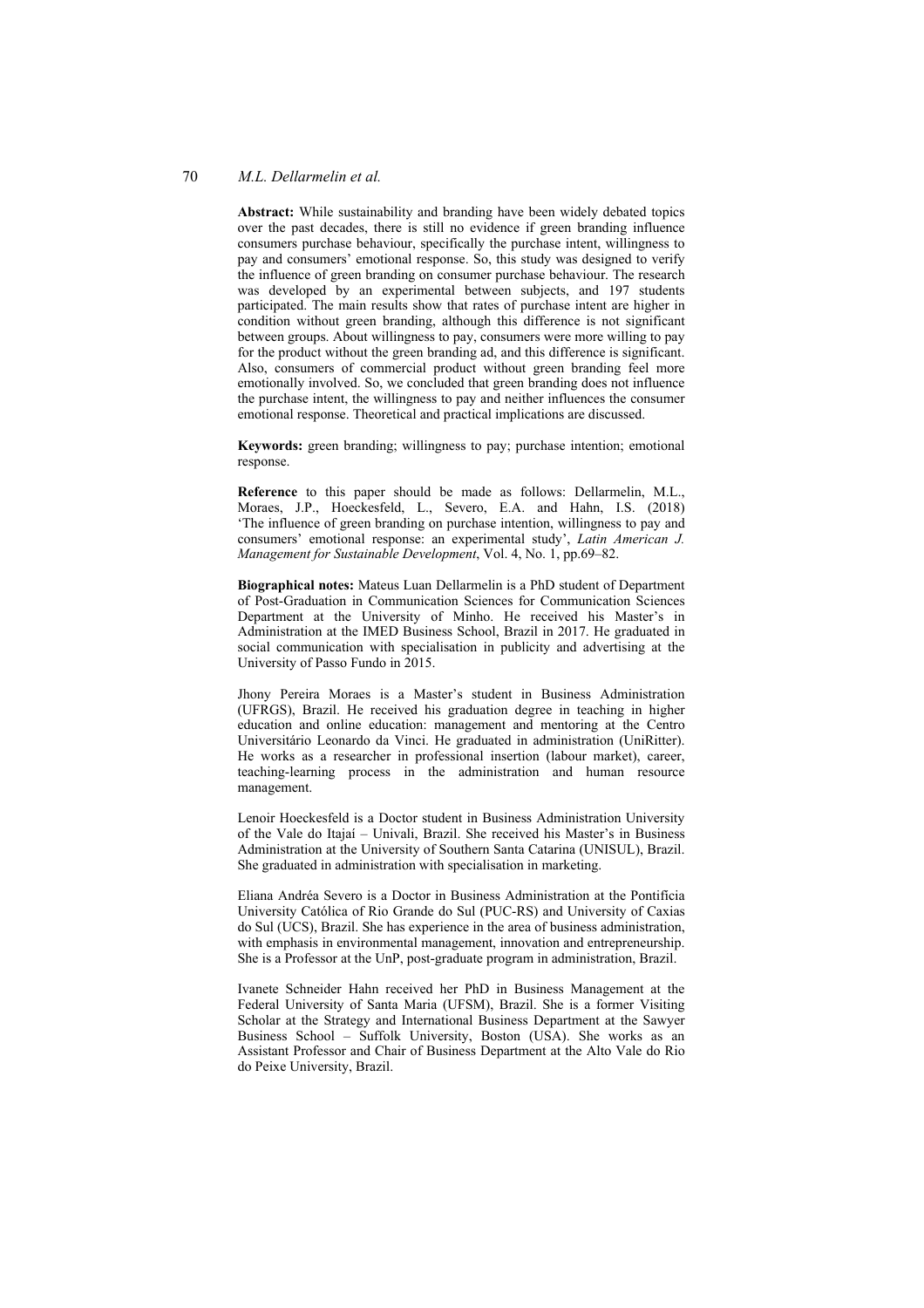This paper is a revised and expanded version of a paper entitled 'The influence of green branding on purchase intention, willingness to pay and consumers emotional response: an experimental study' presented at XIX International Meeting on Business Management and Environment (ENGEMA), University of São Paulo, São Paulo (SP), Brazil, December 2017.

# **1 Introduction**

Branding plays an important role by modelling the different consumer perceptions (Hartmann et al., 2005). Brands are built to establish associative ties in consumer's memory, and providing product experiences, above all, generating a climate of trust between consumers and companies (López-Pérez et al., 2017). Pounder (2010) explains that well-known brands are those that perpetuated over the years, having some quality attributes related.

As well as brands, green branding becomes an important part of companies' value proposition (Kim and Periyayya, 2013). One of the main concerns to build a green brand is that a firm's 'greening process' is not linear, but an 'irregular process' which several green marketing strategies are used to target different stakeholders (Rivera-Camino, 2007). So, it is necessary that the cultural and personal values were aligned with green consumption behaviour (Sharma and Jha, 2017) to improve the results of companies' green marketing strategies.

However, recent studies have found that consumers' willingness to engagement is the key to develop a sustainable production and consumption system (Peattie, 2010). In the same way, many studies have examined how to motivate green consumption (Vassallo et al., 2016; Lundblad and Davies, 2016; Giraldi and De Oliveira, 2017), studying this subject on the companies' view. Nevertheless, there is a lack of research examining the effects of consumer perceptions of green marketing strategies in the direction of green behaviours (Cronin et al., 2011) as well as few studies have focused on green branding (Chen, 2010).

The studies about green branding are based mainly on surveys which report emotional influences of brands (trust, satisfaction, and long-term commitments) through image, and attributes of awareness (Rios et al., 2006; Butt et al., 2017; Walsh and Dodds, 2017). It is noteworthy that emotional benefits of the brand change consumer response and encourage loyalty and reliability, which can be maximised through the perception of brand value or product usefulness (López-Pérez et al., 2017).

Moreover, most previous studies on green consumption or on sustainable consumption were about developed countries (Geng et al., 2017). Studies from emergent countries such as Brazil have gained an increasing attention in recent years. About green consumption, in Brazil, Braga et al. (2016) found that being concerned about environmental issues does not necessarily mean being a consumer of green products, and this is the main motivation of our study. Also, studies such as Jabbour and de Sousa Jabbour (2014) listed that marketing studies should analyse the Latin America sustainable management, once that differs from developed economies.

So, this study was designed to verify the influence of green branding on consumer purchase behaviour. In this sense, extends and complements the literature in two ways: first, build an integrate model to examine the influence among green branding and the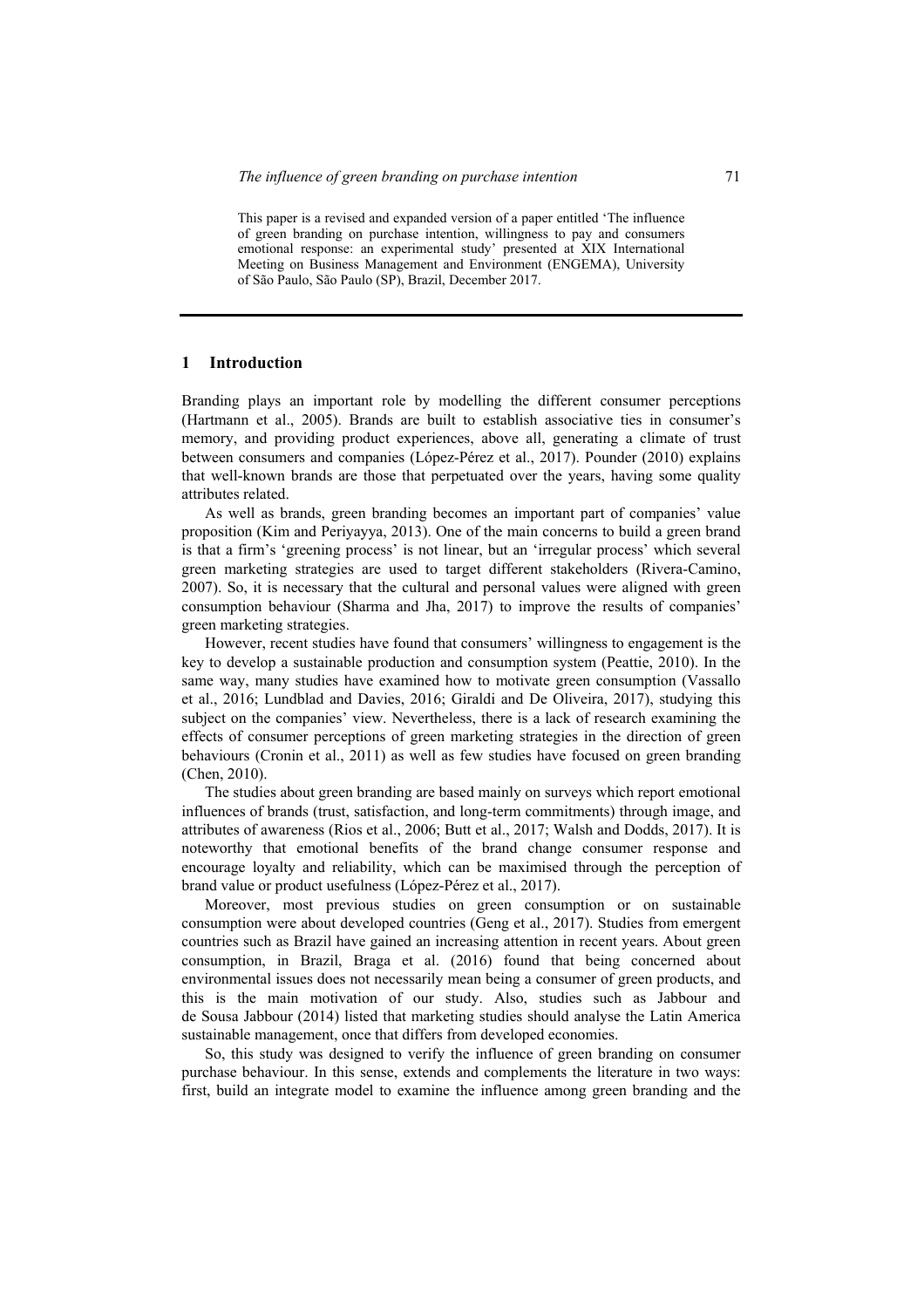willingness to pay, purchase intention and emotional response. Second, the phenomenon is observed through an experimental study the consumer perspectives about green branding in an emergent country.

In order to develop the framework of this research, we look for some research streams of green consumer behaviour, use as a basis of the research hypothesis. Next, we present the methodological aspects of our experimental study that assume a between-subjects design after we present the main results and discussions.

# **2 Brand management and green branding**

It is recognised by brand management that companies should align they are values to costumers' values, focusing on their needs and expectations; the singularities and profiles of organisations and the market demand, able to develop bonds of intimacy, excitement, surprise and relationship between people (Butt et al., 2017; López-Pérez et al., 2017). So, Anderson and Weitz (1992) and Walsh and Dodds (2017), imply the importance of the effectiveness of communication to empower and motivate the relationship with consumers.

Moreover, Yao et al. (2016) mentioning that the way that companies advertise products and services can influence consumer attitudes. Before, Bendapudi and Berry (1997) sustenance those ideas companies that this practice helps to maintain the relationship for the long-term, strengthening your customer commitment, its attractiveness and the benefit for the relationship strengthen. The communication of the brand attributes generates the consumer complicity, reinforcing or arousing the involvement with the product, making a commitment and affectivity with the brand (Adaval, 2001; Pimentel and Reynolds, 2004; Butt et al., 2017).

As well as brands, green branding becomes an important part of companies' value proposition (Kim and Periyayya, 2013) and companies need to manage their brands not only to be green, but effectively to gain competitive advantages. The study of green branding is relatively recent in marketing research, and it becomes an important academic and practice research topic since seek to understand the impacts of green brands on consumer purchase behaviour (Butt et al., 2017). Positioning a brand as a 'green brand', comprehends an active communication and differentiation of the brand from its competitors through its environmentally friendly attributes (Rios et al., 2006).

#### *2.1 Green branding and consumer purchase behaviour*

Green purchase behaviour is defined as purchasing and consuming products and services that have a minimal impact on the environment (Kumar and Ghodeswar, 2015; Suki, 2013; Solaiman et al., 2017). Green purchase behaviour differs from general purchase, because when the consumer chooses to buy green products he is concerned with the environment and the human well-being (Solaiman et al., 2017). So, green consumer behaviour should play a role on purchase intention.

According to Polonsky (2011), consumer shows criteria on green consumption:

- 1 prefer recyclable packaging
- 2 is concerned with the origin of the goods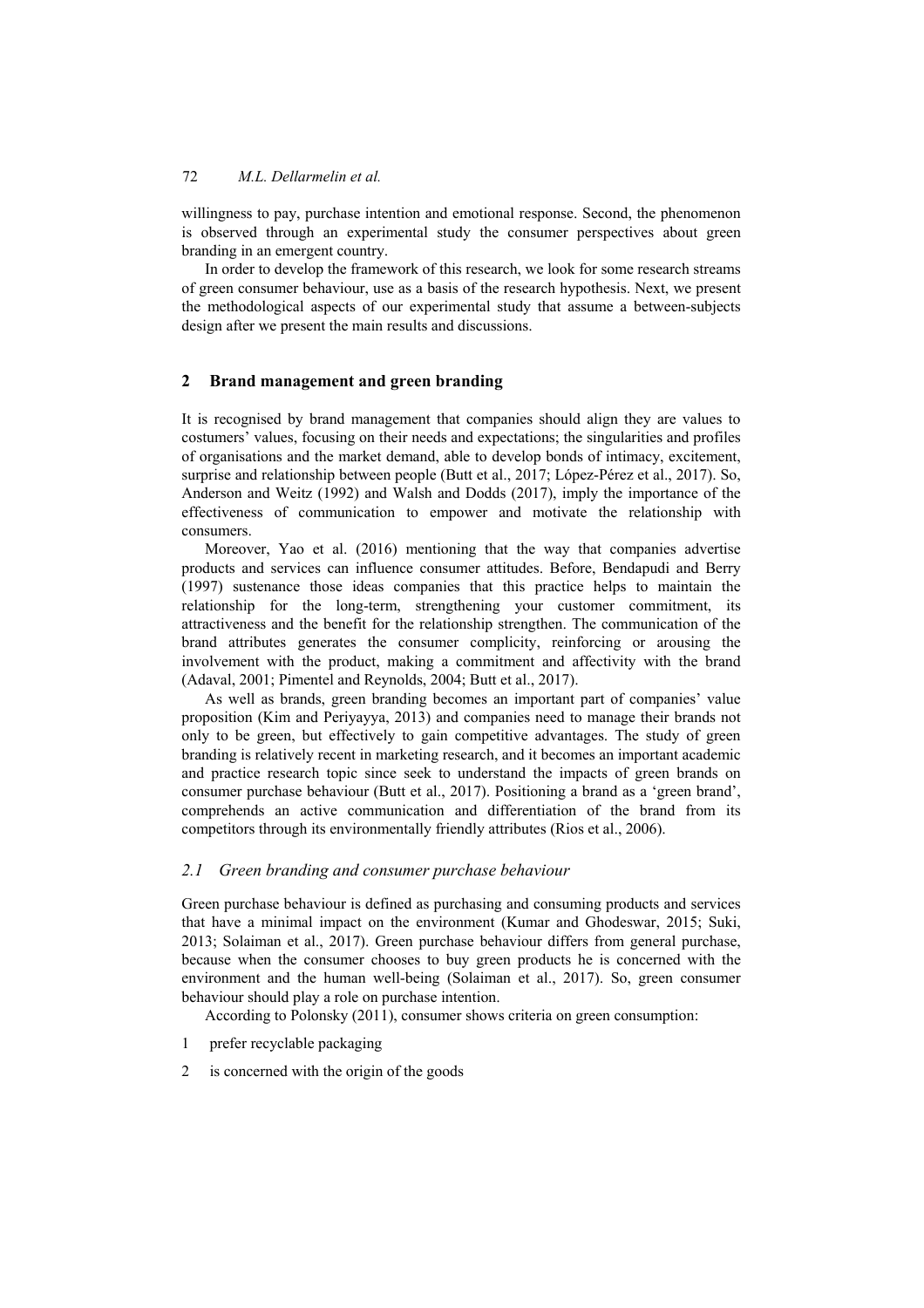3 search brands that provide information about their products

4 use sustainable packages or refill.

Although the product is chosen, the consumer goes through a buying decision process. So, some scholar claimed that it is necessary to explore further how the green brand factors impact attitude and green purchase behaviours (Chen, 2010; Huang and Yang, 2014; Rios et al., 2006). So, we set the first hypothesis of the study.

Hypothesis 1 Commercial products with green branding influence positively (H1a) the purchase intention and (H1b) the willingness to pay.

Emotional response corresponds to different perceptions of satisfaction, confidence and commitment (Schoefer and Diamantopoulos, 2009). Previous studies present the impact of emotional response on satisfaction (Ladhari, 2007) and behavioural intentions (Zeelenberg and Pieters, 2004), as well as, generate a positive impact on consumption and on positive word-of-mouth (Das and Varshneya, 2017).

Consumers exposed to marketing stimuli consider advertisements, product packaging, positioning of brands, inductors of emotions (Lee et al., 2013; Chen et al., 2014). It should be noted that the emotional influences on the market are not limited to those that are created intentionally, but the incidental emotions can also affect a diversity of consumer responses, how their perceptions, choices, coding information and decision-making (Maheswaran and Chen, 2006; Agrawal et al., 2013). These emotional appeals influence consumers to change the way in which the information is provided (Achar et al., 2016).

Emotions can also influence the promotion of green consumption. Wang and Wu (2016) list that some emotions like pride, guilt, anger and respect, can influence consumers to make green consumption choices. Collaborating, Sirieix et al. (2017) highlights a double paradox between standards and emotions. That is, the personal standards encourage not to waste, while the social rules encourage waste. In this sense, Lavareda (2011) explained that emotions happen without awareness are complex answers, immediate and multiple stimuli.

On this way, the second hypothesis of the study is listed.

Hypothesis 2 (H2a) Commercial products with green branding influence positively the consumer response quotient.

# **3 Materials and methods**

While the purpose of this article was to verify the influence of green branding on consumer purchase behaviour, we conducted an experiment factorial between-subject, where the independent variable – green branding – was manipulated to test the Hypotheses H1–H2. First, participants were asked to access an entertainment website, where there was an advertisement about a shoes brand that was launching a new product (see Figure 1).

The data collection happened through an electronic questionnaire, being answered individually by participants. In scenario 1 (treatment group), we provided green branding to test the Hypotheses H1a, H2b and H2a, and participants were exposed to the following advertisement: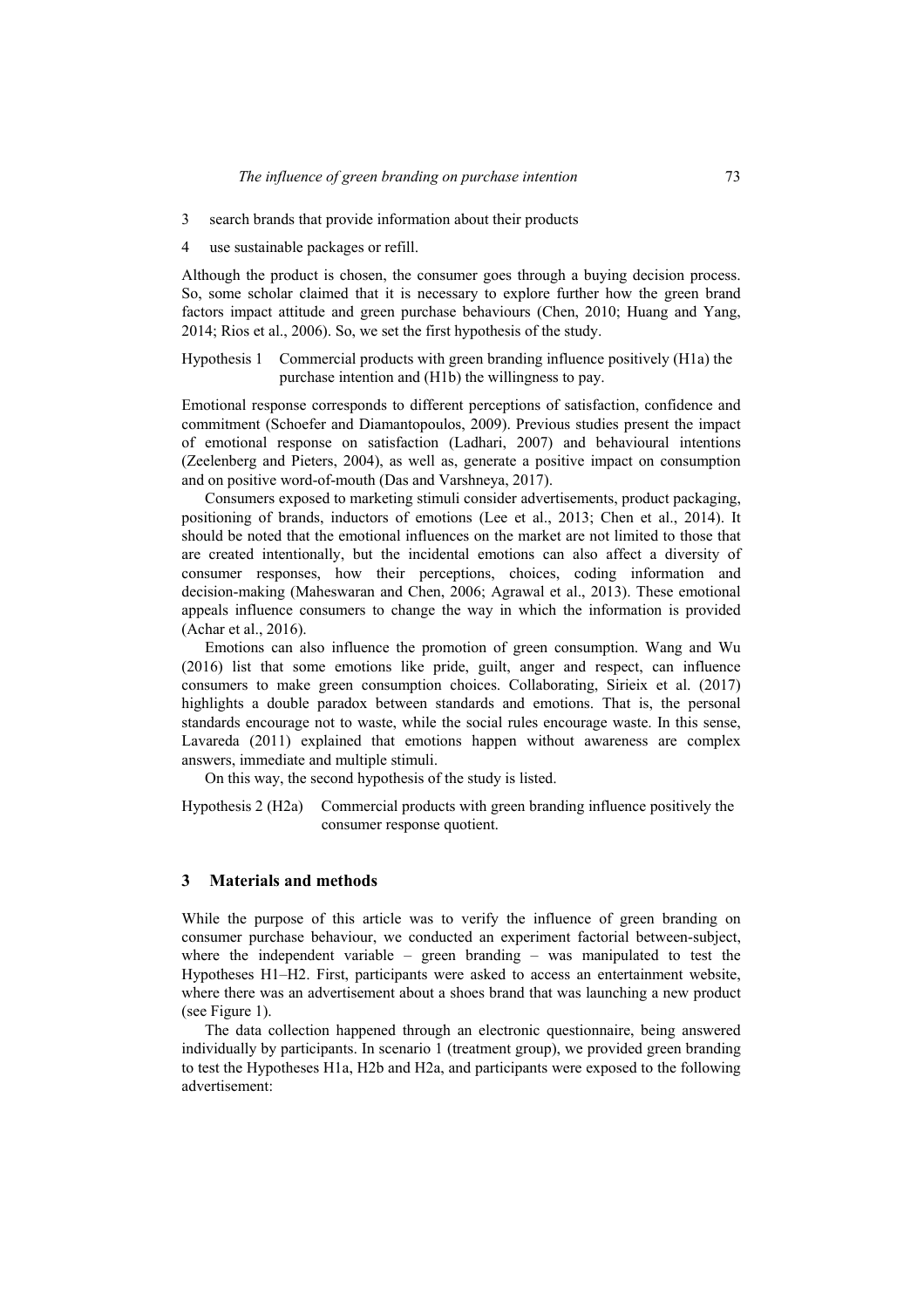Brand ECO2ME shoes Slogan: 'Sustainable shoes for feet responsible'. In the lower-left corner, in addition to the icons of social networks, brand added the recycling icon.

In the scenario 2 (control group), respondents were exposed to an ad, which kept the same design structure, changing only the attributes of the products and consumer characteristics:

Brand company shoes Slogan: 'Comfortable shoes for feet adventurers'. Mindful that in the lower left corner contains only the icons of social networks.

Figure 1 Advertisements used in the experiment (see online version for colours)



*Source:* Developed by the authors (2017); first, treatment group and second, control group

## *3.1 Measurements*

In the first part of the questionnaire, the respondents indicated in a seven-point semantic differential scale to measure the emotional response to advertisements about each of the 20 items, proposed originally by Wells (1964). This questionnaire was translated and adapted for Brazilians by Mello et al. (2006). In the second stage, the respondents indicated via seven-point Likert scale the extent of agreement or disagreement with each of the 12 statements of the emotional quotient of Wells (1964).

The purchase intent was measured with an item, measured by a seven-point Likert scale of (how likely would you buy the ECO2ME/company shoes footwear? very unlikely/very likely). The willingness to pay was verified through an open question where the participants should write how much they are willing to pay, in Brazilian reais (R\$), for the product described in the scenario (Homburg et al., 2005).

The instruments were pre-tested with 35 participants, being these, PhD Professors and researchers, managers and marketing and green or sustainable innovation experts. Measures reliability was verified through the Cronbach's alpha coefficient, indicating high internal consistency ( $\alpha \ge 0.80$ ), keeping all the variables in the original dimensions.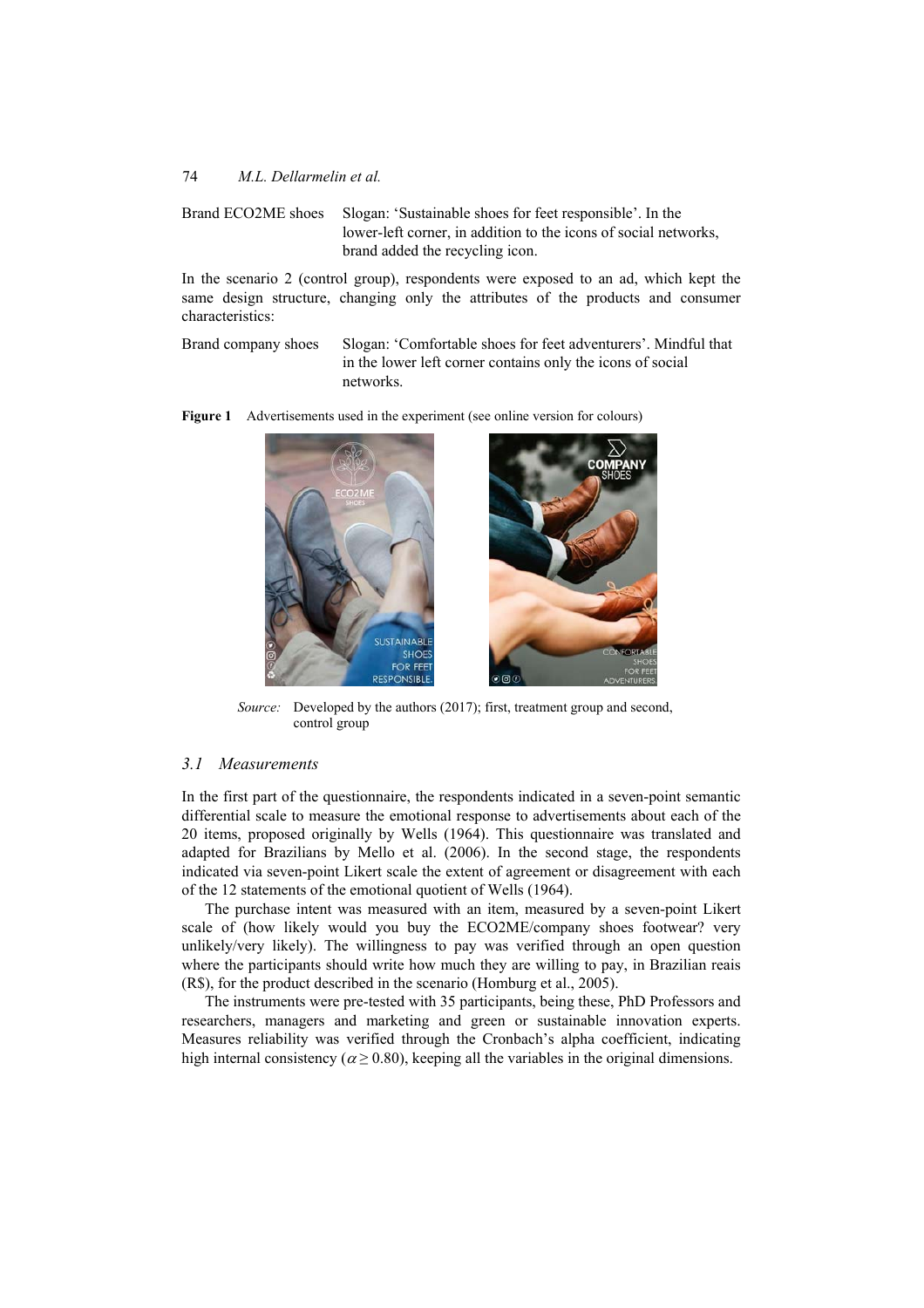We proceed also a verification of the manipulation, and so, an item was used, measured on a seven-point Likert scale (I totally disagree/strongly agree), where the respondent should indicate the degree of agreement with the statement that the situation of the scenario referred to green or eco-friendly products.

### *3.2 Research sample*

Participated in this study, 212 students from technical courses, undergraduate and graduate classes, randomly distributed between the two scenarios. 15 participants were excluded as outliers. Therefore, the final sample was composed by 197 participants, were 52.3% were female; the age average was 27 years (being the minimum age 17 and the maximum age of 61 years).

### *3.3 Data analysis*

Data were analysed using SPSS statistics 21 (IBM software). First, we proceeded the preparation of the data matrix, were missing values were identified and questionnaire's excluded. Analysis of normality was verified using the Kolmogorov-Smirnov test and no abnormal variables were observed. Second, we verified the averages and standard deviations by univariate statistics, and use bivariate analysis to check the difference between the groups (through a t-test). Finally, we used ANOVA, to verify the Hypotheses H1 and H2. The Emotional Quotient of Wells was calculated as proposed in Wells (1964).

#### **4 Results**

In this section, we present the main analysis from both scenarios. In the first section, we present the data from

- 1 handling verification
- 2 green branding influence on purchase intent
- 3 influence of green branding on willingness to pay
- 4 consumer response to green advertising.

Finally, the analysis of the consumers

5 emotional quotient.

# *4.1 Handling verification*

The results showed that the manipulation was successful, i.e., in commercial condition with green branding, participants realised that it was eco-friendly products  $(M = 4.73)$ , while on condition of commercial branding, participants did not have this perception  $(M = 2.30; F = 1.99; p < 0.001)$ .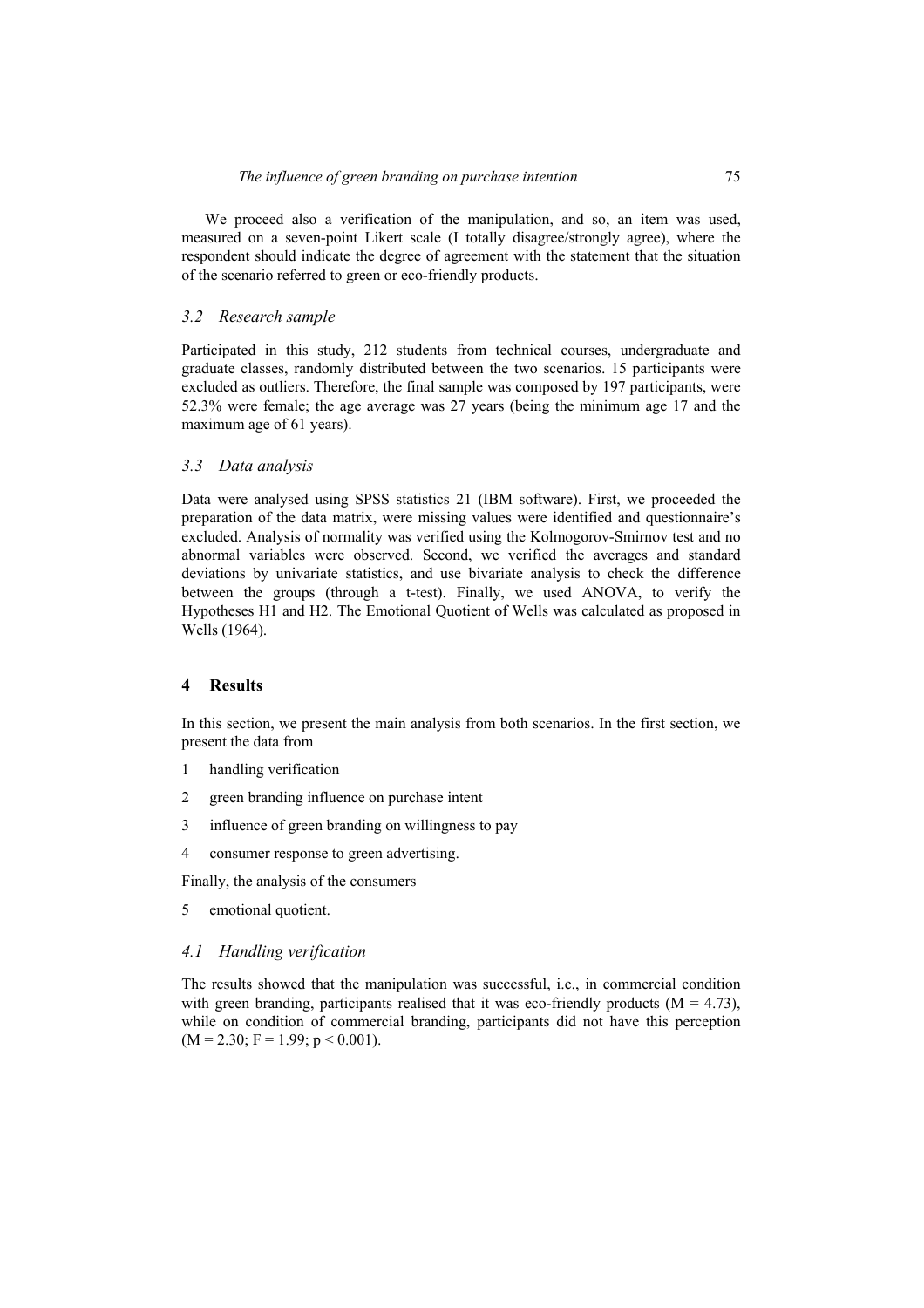# *4.2 Green branding influence on purchase intent*

An ANOVA was performed to check the effect of the green branding on purchase intent. The participants demonstrated higher average of purchase intent on the condition without green branding ( $M = 3.99$ ) than provided with green branding ( $M = 3.81$ ). But, this difference was not significant between the groups  $(F(1.197) = 0.513; p = 0.454)$ . So, we could not support the H1a, that green branding positively influences green products purchase intent.

#### *4.3 Green branding influence on willingness to pay*

In checking the influence of green branding on willingness to pay, we found that respondents who answer the scenario 1 (with green branding) were willing to pay an average of R\$114.43. On the other hand, respondents of scenario 2, without green branding information, are on average willing to pay R\$139.79. We verify that the difference was significant (F(1.197) = 6.943;  $p < 0.009$ ), however the willingness to pay for the product without green branding was higher. So, the results do not support the Hypothesis H1b.

### *4.4 Consumer response to green branding*

To understand the consumer response to green branding, the semantic differential scale (Wells, 1964) recorded the results of 20 items. In this step, respondents evaluated the emotional response, and the smaller the value, the greater the approximation of positive adjectives, and the higher the average value the greater the approximation with the negative adjectives.

For the analysis of these construct, we used the t-test for differences between the groups to analyse the scenario with green branding and without, in which it was possible, one finds significance in three variables belonging to the scale of semantic differential, as showed in Table 1.

|                         | Scenario 1<br>With green branding |      | Scenario 2<br>Without green branding |                | Between-groups |      |         |
|-------------------------|-----------------------------------|------|--------------------------------------|----------------|----------------|------|---------|
|                         |                                   |      |                                      |                |                |      |         |
|                         | Mean                              | SD   | Mean                                 | SD             | df             | F    | Sig.    |
| It has meaning<br>to me | 3.14                              | 1.67 | 4.18                                 | $\mathfrak{D}$ |                | 7.47 | $0.07*$ |
| Easy to<br>understand   | 1.83                              | 1 21 | 2.27                                 | 1.4            |                | 5.35 | $0.02*$ |
| Simple                  | 1.60                              | 0.89 | 1.92                                 | 11             |                | 5.83 | $0.01*$ |

**Table 1** Consumer response to green branding

Note:  $p < 0.05$  is significant.

*Source:* Based on survey data (2017)

We found that advertising without green branding is easier to understand ( $m = 2.27$ ) and is simpler ( $m = 1.92$ ). The variable 'it has meaning to me' indicates that the scenario 1, with green branding is better evaluate ( $m = 4.18$ ). It is then possible to note, that the commercial product without green branding have better emotional response.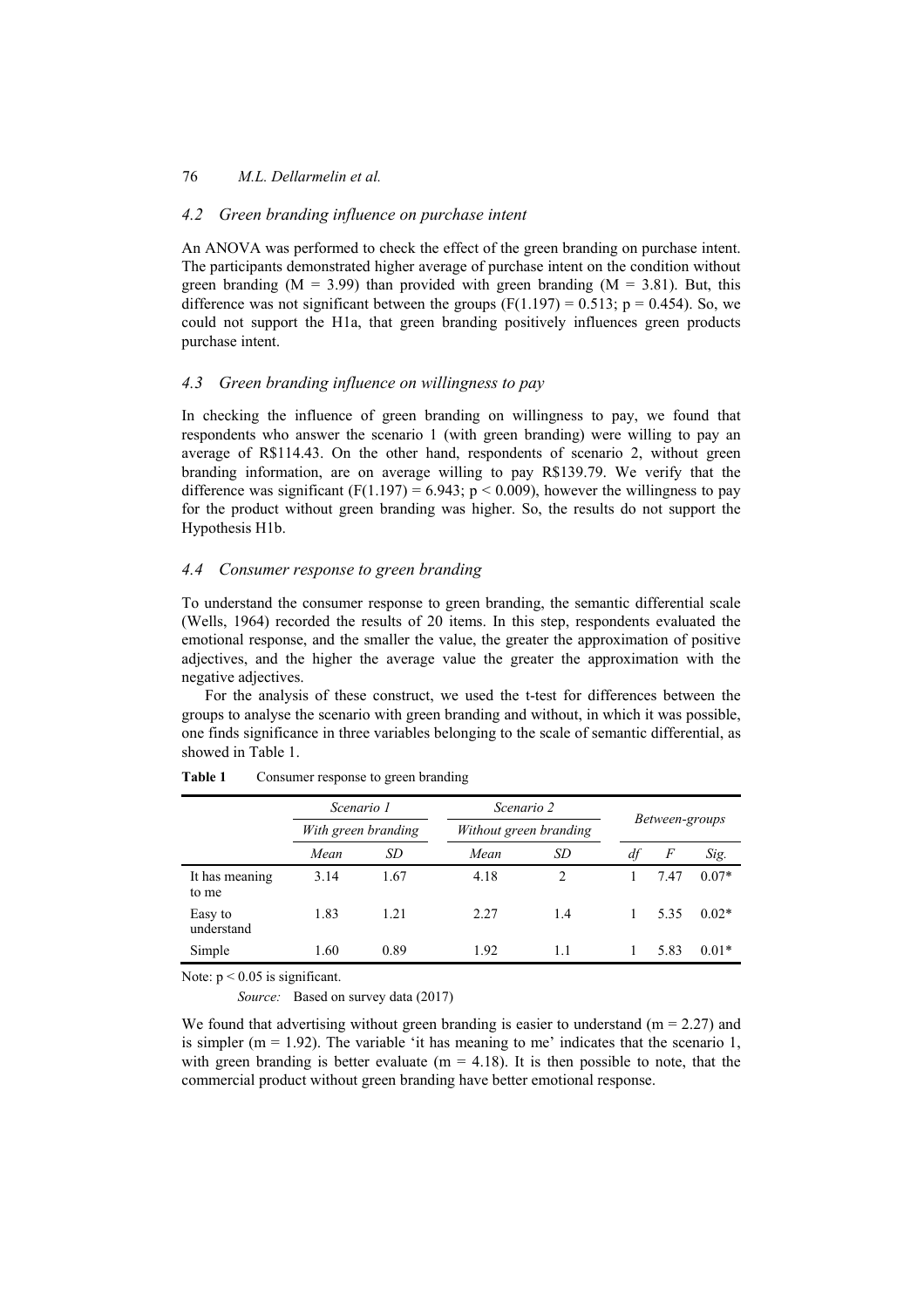Also, we analyse the factors:

- 1 attractiveness
- 2 significance
- 3 utility.

Each factor, is represented on the scale for certain items, witch 1 to 11 presents the attractiveness; 12 to 16 the significance; and the item 17 to 20 the utility (Wells, 1964).

|                | Scenario 1<br>With green branding |      | Scenario 2<br>Without green branding |      |                         |  |
|----------------|-----------------------------------|------|--------------------------------------|------|-------------------------|--|
|                |                                   |      |                                      |      | Cronbach's<br>$alpha^*$ |  |
|                | Mean                              | SD   | Mean                                 | SD   |                         |  |
| Attractiveness | 2.56                              | 1.66 | 3.00                                 | 1.67 | 0.915                   |  |
| Significance   | 2.67                              | 1.62 | 3.40                                 | 1.84 | 0.796                   |  |
| Utility        | 2.64                              | 1.44 | 2.87                                 | 174  | 0.781                   |  |

Table 2 Consumer response to advertising in every scenario

Note:  $\alpha$  > 0.60 is required.

*Source:* Based on survey data (2017)

The results show in Table 2 present that commercial product without green branding, is better evaluate in terms of attractiveness, significance and utility. Also, consumers of commercial product without green branding, sign the utility dimension as a positive aspect of the product (M = 2.87;  $\alpha$  > 0.749).

#### *4.5 Analysis of the emotional quotient of Wells*

Finally, we look for the emotional quotient of Wells. Twelve observable variables were evaluated using the original formula as proposed by Wells (1964), in which, six variables are favourable and six are not. After that, this score was divided by 12 (total number of variables) and multiplied by one hundred to obtain a single score for each scenario (with green branding and without green branding). The results are presented in Table 3.

**Table 3** Emotional quotient of Wells for every scenario

|                | Scenario 1          | Scenario 2             |  |  |
|----------------|---------------------|------------------------|--|--|
|                | With green branding | Without green branding |  |  |
| EQ coefficient | 22.08               | 22.75                  |  |  |
| SD             | 10.41               | 10.75                  |  |  |

*Source:* Based on survey data (2017)

Through these results (see Table 3) we found that both scenarios (with and without green branding) have similar results. However, results indicate that consumers feel more emotionally involved with the advertisement without green branding. Therefore, there is no support for the Hypothesis H2a.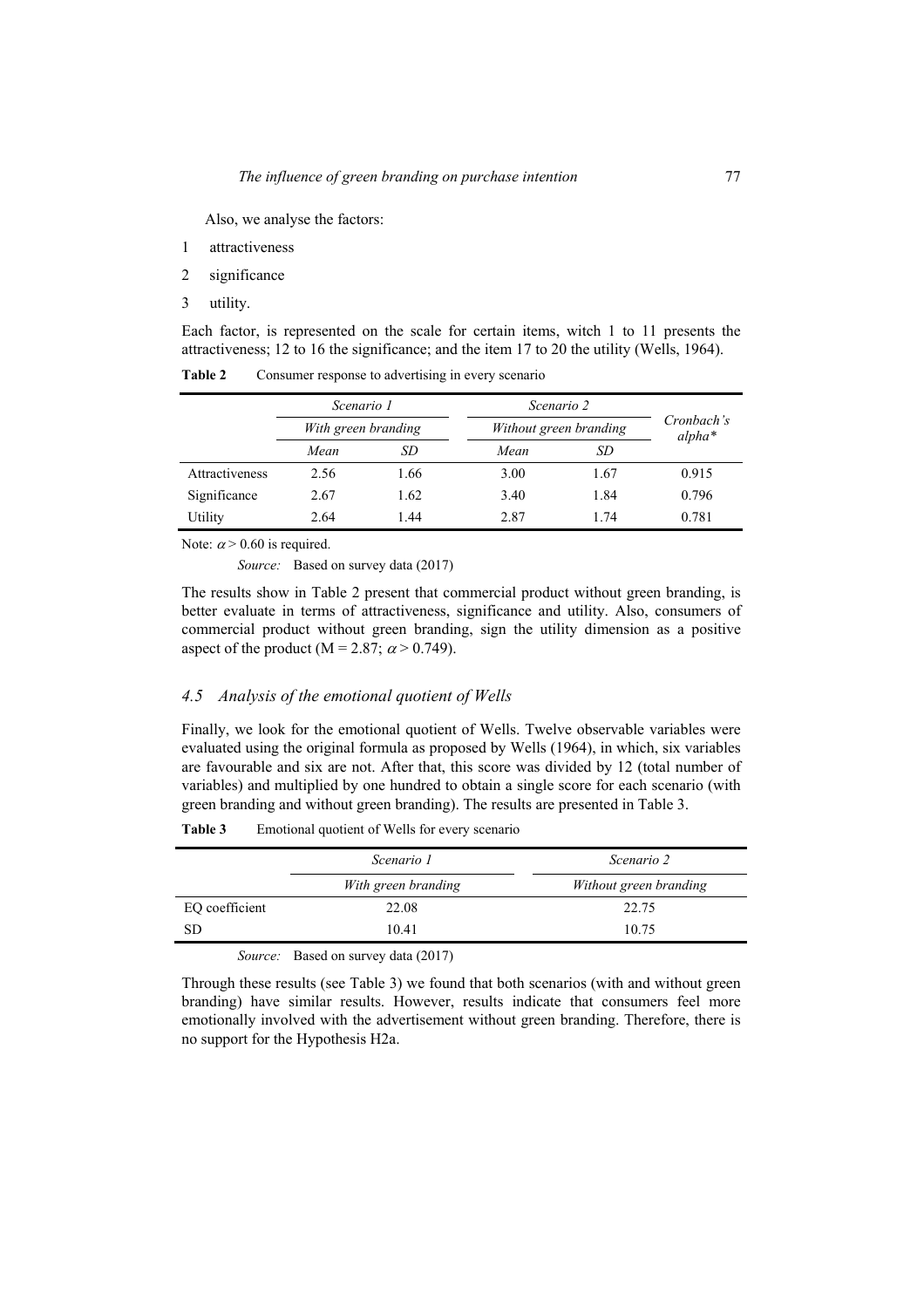#### **5 Discussions**

The results of our study can be analysed as a new approach of green branding, because we found that green branding does not influence the purchase intent, the willingness to pay and neither impact the consumer emotional response.

Marketers should know that green branding appeal in advertising may not have the same result in developed economies and emerging economies (such as Brazil). And this is not an education level effect (because we look for technical, undergrad and grad students), but maybe, is a cultural effect – which is a future study recommendation.

However, previous studies show that environmental awareness can influence the green products consumption behaviour, because it is only through this that new consumption behaviours are put into practice, instigating a new environmentally responsible attitude, because the more knowledge of the context of environmental sustainability, the greater the consciousness, as well as sustainable attitude (Heiskanen et al., 2014; Perera et al., 2016; Schroeder and Anantharaman, 2017) and purchase intent. Also, as proposed by Altin et al. (2014) and Mei et al. (2016), it is through environmental awareness and the individual convictions about the environmental questions that consumers use to act and have green attitudes.

Our results support also the fact that when an organisation is positioned as a green or sustainable company, should not believe that these per se add value to the brand. This is, companies should note that is not enough delivers a product or service with ecological attributes and expect the recognition for corporate image (as proposed first by Polonsky, 2011; Zampese et al., 2016). It is mandatory develop another attribute, that influence consumers to pay more, have positive emotional response and influence the purchase intention.

Also, it is inferred that the product advertised with green branding have better average about attraction, which can be explained by the symbolic dimension, i.e., consumers consider the brand on an emotional level where the products are assessed for the ability to communicate, mean and be something (Sirgy and Su, 2000) but not exactly have purchase intention. In a study developed by Joshi and Rahman (2017) the authors found that the sustainable purchasing behaviour of young people is favourable when is related to support for environmental organisations, subjective norms, attitudes of consumers in relation to consumption, the influence of perceived market and environmental awareness of these.

Despite the hypothesis test, H1a, H1b and H2a are not supported. It is clear through the results and especially the low difference in the emotional quotient of both brands, the existence of an involvement with consumers. As the main managerial contribution, we highlight the possibility of organisations use their brands to promote the value of sustainability facing its customers and others interested in your services or products. Corroborating with Kumar and Christodoulopoulou (2014), we found that it is necessary to develop the integration between branding and sustainability, emphasising these sustainable practices and their impacts that will arouse the consumer environmental awareness.

In addition, although there is no significant influence of green branding on the purchase intention, willingness to pay and emotional response, it is necessary to understand that the consumer relationship with the brand, in the real world, can impact the commercial evaluation (Dreze and Hussherr, 2003), Besides, it is necessary to stimulate increasing approaches in relation to environmental sustainability, which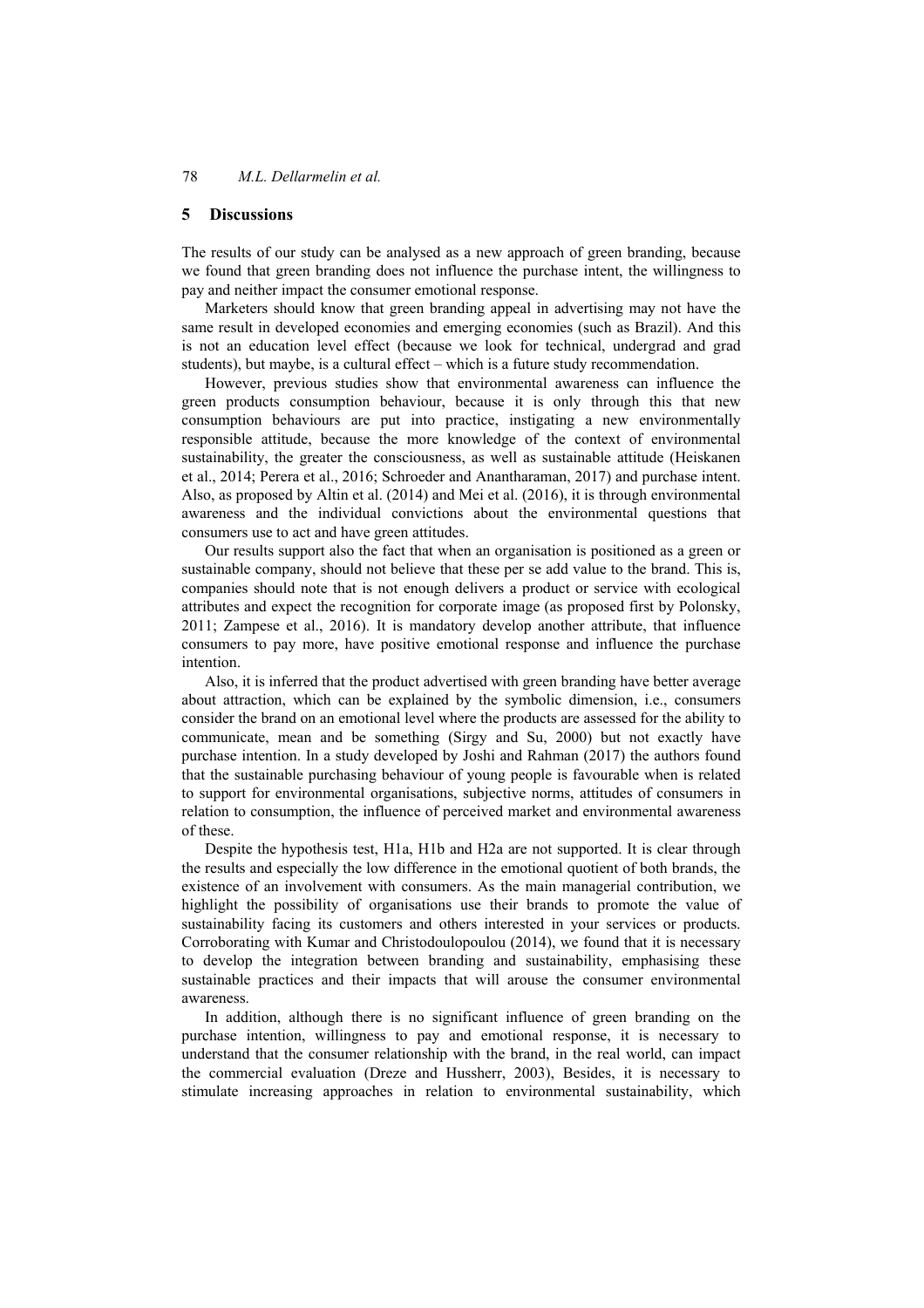requires changes in different levels of organisations, the environment and society (Kruter et al., 2012; Severo and Guimarães, 2015) arousing consumer environmental awareness.

#### **6 Conclusions**

This study was designed to verify the influence of green branding on consumer purchase behaviour. The main results show that the rates of purchase intent are higher in condition without green branding compared the condition with green branding, although this difference is not significant between the groups. Besides, about the willingness to pay, consumers were more willing to pay for the product without the green branding ad, and this difference is significant.

About the consumers' emotional response, the commercial product with green branding has greater positive relationship in aspects of meaning for consumers. In the same add, the most relevant factor and close to the positive aspects, by presenting general average lower the attractiveness, i.e., the emotional response of consumers indicate that these consumers are drawn by the product, although indicate the lowest indexes of purchase intent and willingness to pay, which in fact, explains the findings. Already consumers of commercial product without green branding sing the utility factor closer to the positive aspects, as well as feel more emotionally involved by this ad, corroborating with the results found in items of willingness to pay and the intention to purchase this type of product, better than the green branding results.

These results have some limitations. First, we are not able to generalise these results to developed economies. Also, the attitudes of consumers in relation to a product or brand are not formed instantly, and for this study, were created two fictional brands, and the ads were do not have the same picture, which can influence the results. The last limitation to be highlighted is that in the sample of the study in question, only students of technical level, undergraduate and postgraduate studies and that for the measurement of the reactions and emotional quotient, we rely on the scale developed by Wells (1964).

As suggestions for future studies, we recommend the use of real brands positioning them as green or sustainable. We have also suggested the addition of the variable environmental awareness as moderating variable of green branding and purchase intention, willingness to pay and consumer emotional response.

#### **References**

- Achar, C., So, J., Agrawal, N. and Duhachek, A. (2016) 'What we feel and why we buy: the influence of emotions on consumer decision-making', *Current Opinion in Psychology*, Vol. 10, pp.166–170, DOI: 10.1016/j.copsyc.2016.01.009.
- Adaval, R. (2001) 'Sometimes it just feels right: the differential weighting of affect-consistent and affect-inconsistent product information', *Journal of Consumer Research*, Vol. 28, No. 1, pp.1–17, DOI: 10.1086/321944.
- Agrawal, N., Han, D. and Duhachek, A. (2013) 'Emotional agency appraisals influence responses to preference inconsistent information', *Organizational Behavior and Human Decision Processes*, Vol. 120, No. 1, pp.87–97, DOI: 10.1016/j.obhdp.2012.10.001.
- Altin, A., Tecer, S., Tecer, L., Altin, S. and Kahraman, B.F. (2014) 'Environmental awareness level of secondary school students: a case study in Balıkesir (Türkiye)', *Procedia-Social and Behavioral Sciences*, Vol. 141, pp.1208–1214, DOI: 10.1016/j.sbspro.2014.05.207.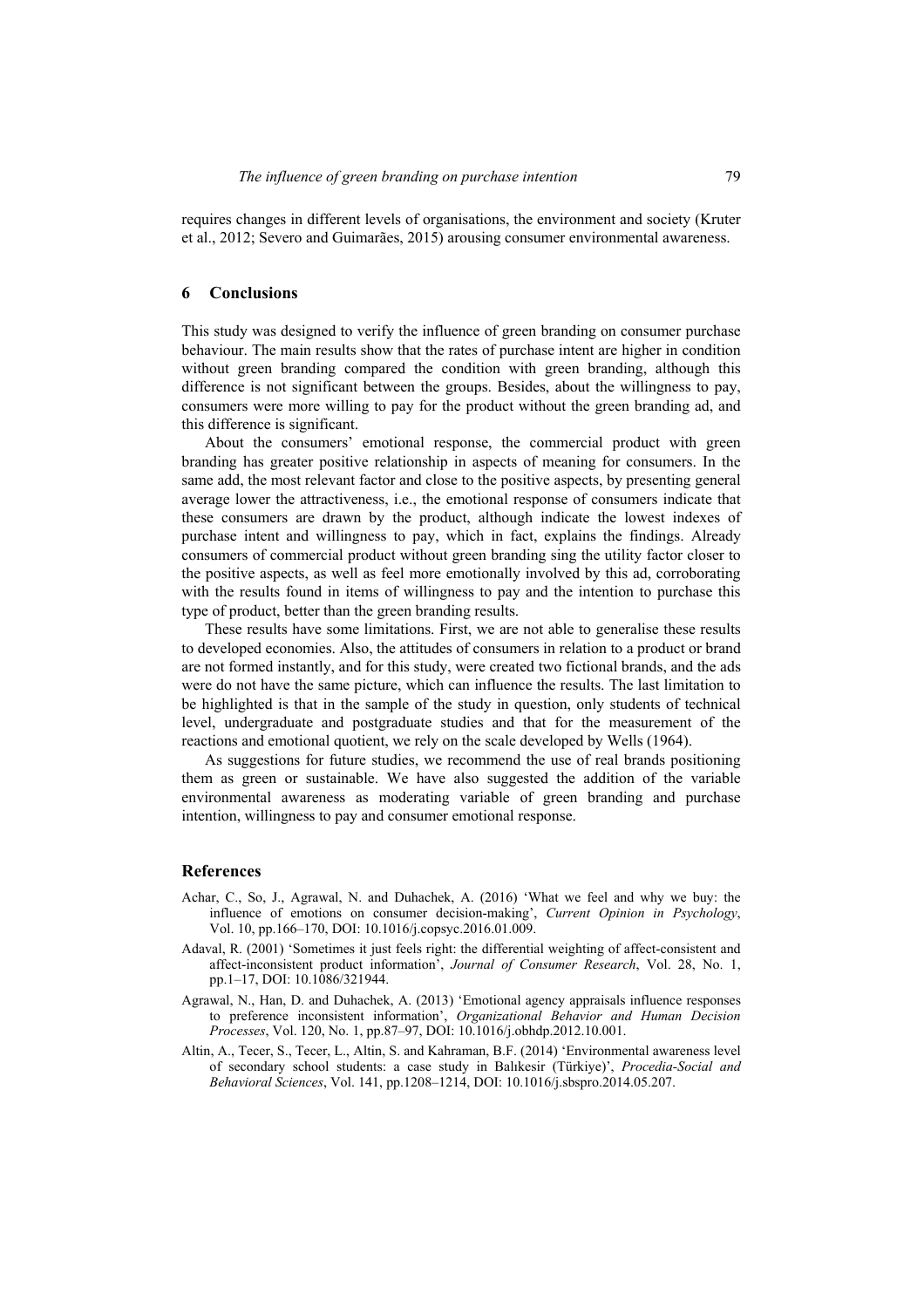- Anderson, E. and Weitz, B. (1992) 'The use of pledges to build and sustain commitment in distribution channels', *Journal of Marketing Research*, pp.18–34, DOI: 10.2307/3172490.
- Bendapudi, N. and Berry, L.L. (1997) 'Customers' motivations for maintaining relationships with service providers', *Journal of Retailing*, Vol. 73, No. 1, pp.15–37, DOI: 10.1016/S0022- 4359(97)90013-0.
- Braga J., S.S., Merlo, E.M. and Silva, D. (2016) ''Não Acredito em Consumo Verde'. O Reflexo do Ceticismo no Comportamento de Compra do Consumidor', *Revista de Gestão Social e Ambiental*, Vol. 10, No. 3, pp.2–15, DOI: 10.24857/rgsa.v10i3.1133.
- Butt, M.M., Mushtaq, S., Afzal, A., Khong, K.W., Ong, F.S. and Ng, P.F. (2017) 'Integrating behavioural and branding perspectives to maximize green brand equity: a holistic approach', *Business Strategy and the Environment*, Vol. 26, No. 4, pp.507–520, DOI: 10.1002/bse.1933.
- Chen, C.Y., Mathur, P. and Maheswaran, D. (2014) 'The effects of country-related affect on product evaluations', *Journal of Consumer Research*, Vol. 41, No. 4, pp.1033–1046, DOI: 10.1086/678194.
- Chen, Y.S. (2010) 'The drivers of green brand equity: green brand image, green satisfaction and green trust', *Journal of Business Ethics*, Vol. 93, No. 2, pp.307–319, DOI: 10.1007/s10551- 009-0223-9.
- Cronin, J.J., Smith Jr., J., Gleim, M.R., Ramirez, E. and Martinez, J.D. (2011) 'Green marketing strategies: an examination of stakeholders and the opportunities they present', *Journal of Academy of Marketing Science*, Vol. 39, No. 1, pp.158–174, DOI: 10.1007/s11747-010- 0227-0.
- Das, G. and Varshneya, G. (2017) 'Consumer emotions: determinants and outcomes in a shopping mall', *Journal of Retailing and Consumer Services*, Vol. 38, pp.177–185, DOI: 10.1016/ j.jretconser.2017.06.008.
- Dreze, X. and Hussherr, F.X. (2003) 'Internet advertising: is anybody watching?', *Journal of Interactive Marketing*, Vol. 17, No. 4, pp.8–23, DOI: 10.1002/dir.10063.
- Geng, D., Liu, J. and Zhu, Q. (2017) 'Motivating sustainable consumption among Chinese adolescents: an empirical examination', *Journal of Cleaner Production*, Vol. 141, pp.315–322, DOI: 10.1016/j.jclepro.2016.09.113.
- Giraldi, J.M.E and De Oliveira, J.H.C. (2017) 'Dimensions of Brazil's image: relations with country conations and implications for sustainable development', *Latin American Journal of Management for Sustainable Developmen*t, Vol. 3, No. 3, pp.159–178, DOI: 10.1504/ LAJMSD.2017.10009780.
- Hartmann, P., Apaolaza Ibáñez, V. and Forcada Sainz, F.J. (2005) 'Green branding effects on attitude: functional versus emotional positioning strategies', *Marketing Intelligence & Planning*, Vol. 23, No. 1, pp.9–29, DOI: 10.1108/02634500510577447.
- Heiskanen, E., Mont, O. and Power, K. (2014) 'A map is not a territory: making research more helpful for sustainable consumption policy', *Journal of Consumer Policy*, Vol. 37, No. 1, pp.27–44, DOI: 10.1007/s10603-013-9247-8.
- Homburg, C., Koschate, N. and Hoyer, W.D. (2005) 'Do satisfied customers really pay more? A study of the relationship between customer satisfaction and willingness to pay', *Journal of Marketing*, Vol. 69, No. 2, pp.84–96, DOI: doi/abs/10.1509/jmkg.69.2.84.60760.
- Huang, Y-C. and Yang, M. (2014) 'Effects of green brand on green purchase intention', *Marketing Intelligence & Planning*, Vol. 32, No. 3, pp.250–268, DOI: 10.1108/MIP-10-2012-0105.
- Jabbour, C.J.C. and de Sousa Jabbour, A.B.L. (2014) 'Latin America: research opportunities on management for sustainable development', *Latin American Journal Management for Sustainable Development*, Vol. 1, No. 1, pp.1–6, DOI: 10.1504/LAJMSD.2014.059780.
- Joshi, Y. and Rahman, Z. (2017) 'Investigating the determinants of consumers' sustainable purchase behaviour', *Sustainable Production and Consumption*, Vol. 10, pp.110–120, DOI: 10.1016/j.spc.2017.02.002.
- Kim, V.W.E. and Periyayya, T. (2013) 'The beauty of Green branding: way to the future', *Global Journal of Management and Business Research*, DOI: 10.17406/GJMBR.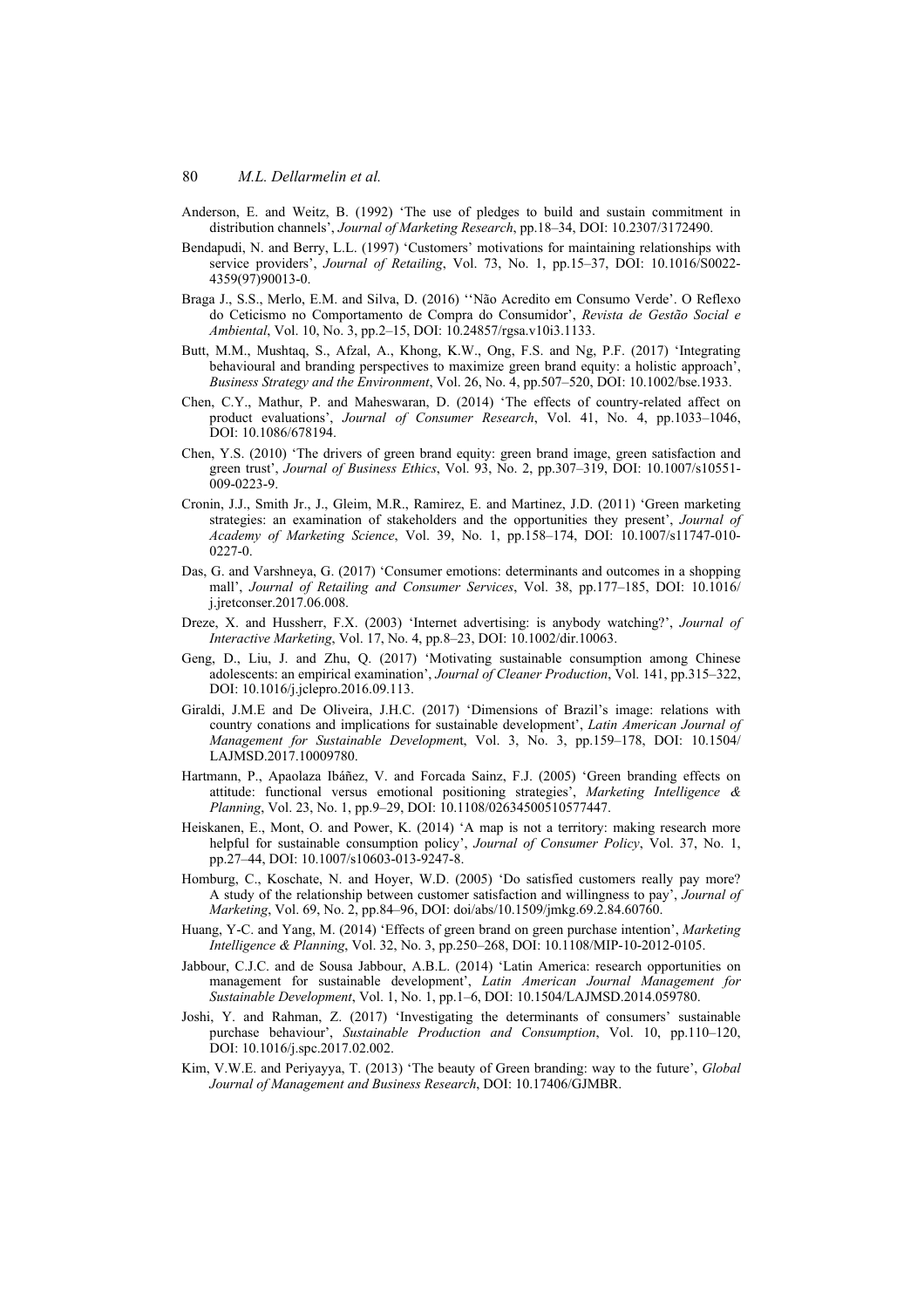- Kruter, G.E., Dutra de Barcellos, M. and Sebastião da Silva, V. (2012) 'As atitudes dos consumidores em relação ao plástico verde', *Revista de Gestão Ambiental e Sustentabilidade*, Vol. 1, No. 1, DOI: 10.5585/geas.v1i1.8.
- Kumar, P. and Ghodeswar, B.M. (2015) 'Factors affecting consumers' green product purchase decisions', *Marketing Intelligence & Planning*, Vol. 33, pp.330–347, DOI: 10.1108/MIP-03- 2014-0068.
- Kumar, V. and Christodoulopoulou, A. (2014) 'Sustainability and branding: an integrated perspective', *Industrial Marketing Management*, Vol. 43, No. 1, pp.6–15, DOI: 10.1016/ j.indmarman.2013.06.008.
- Ladhari, R. (2007) 'The effect of consumption emotions on satisfaction and word-of-mouth communications', *Psychology & Marketing*, Vol. 24, No. 12, pp.1085–1108, DOI: 10.1002/ mar. 20195.
- Lavareda, A. (2011) 'Neuropolítica: o papel das emoções e do inconsciente', *Revista USP*, Vol. s/v, No. 90, pp.120–147, DOI: 10.11606/issn.2316-9036.v0i90p120-147.
- Lee, C.J., Andrade, E.B. and Palmer, S.E. (2013) 'Interpersonal relationships and preferences for mood-congruency in aesthetic experiences', *Journal of Consumer Research*, Vol. 40, No. 2, pp.382–391, DOI: 10.1086/670609.
- López-Pérez, M.E., Melero, I. and Sese, FJ. (2017) 'Management for sustainable development and its impact on firm value in the SME context: does size matter?', *Business Strategy and the Environment*, Vol. 26, No. 1, pp.985–999, DOI: 10.1002/bse.1961.
- Lundblad, L. and Davies, I.A. (2016) 'The values and motivations behind sustainable fashion consumption', *Journal of Consumer Behavior*, Vol. 15, pp.149–162, DOI: 10.1002/cb.1559.
- Maheswaran, D. and Chen, C.Y. (2006) 'Nation equity: incidental emotions in country-of-origin effects', *Journal of Consumer Research*, Vol. 33, No. 3, pp.370–376, DOI: doi.org/ 10.1086/508521.
- Mei, N.S., Wai, C.W. and Ahamad, R. (2016) 'Environmental awareness and behaviour index for Malaysia', *Procedia-Social and Behavioral Sciences*, Vol. 222, pp.668–675, DOI: 10.1016/ j.sbspro.2016.05.223.
- Mello, S.C.B., Fonseca, F.R.B., de Souza Neto, A.F. and de Souza Leão, A.L.M. (2006) 'Acessando a reação emocional à propaganda por meio da Escala de Wells', *FACES – Revista de Administração*. Vol. 5, No. 1, pp.26–40, DOI: http://www.redalyc.org/ articulo.oa?id=194016880003.
- Peattie, K. (2010) 'Green consumption: behavior and norms', in Gadgil, A. and Liverman, D.M. (Eds.): *Annual Review of Environment and Resources*, Vol. 35, pp.195–228, DOI: 10.1146/ annurev-environ-032609-094328.
- Perera, L.C.J., Curi, D.P., Kerr, R.B., Kimura, H. and Sobreiro, V.A. (2016) 'Environmental performance of Brazilian companies: empirical evidence and implications for Latin America', *Latin American Journal of Management for Sustainable Development*, Vol. 3, No. 2, pp.107–132, DOI: 10.1504/LAJMSD.2016.10004456.
- Pimentel, R.W. and Reynolds, K.E. (2004) 'A model for consumer devotion: affective commitment with proactive sustaining behaviors', *Academy of Marketing Science Review*, Vol. 2004, No. 5 [online] http://www.amsreview.org/articles/pimentel05-2004.pdf.
- Polonsky, M.J. (2011) 'Transformative green marketing: impediments and opportunities', *Journal of Business Research*, Vol. 64, No. 12, pp.1311–1319, DOI: 10.1016/j.jbusres.2011.01.016.
- Pounder, P. (2010) 'Branding: a Caribbean perspective on rum manufacturing competitiveness' *International Journal of Entrepreneurship and Small Business*, Vol. 9, No. 4, DOI 10.1504/ IJESB.2010.032401.
- Rios, F.J.M., Martinez, T.L., Moreno, F.F. and Soriano, P.C. (2006) 'Improving attitudes toward brands with environmental associations: an experimental approach', *Journal of Consumer Marketing*, Vol. 23, No. 1, pp.26–33, DOI: 10.1108/07363760610641136.